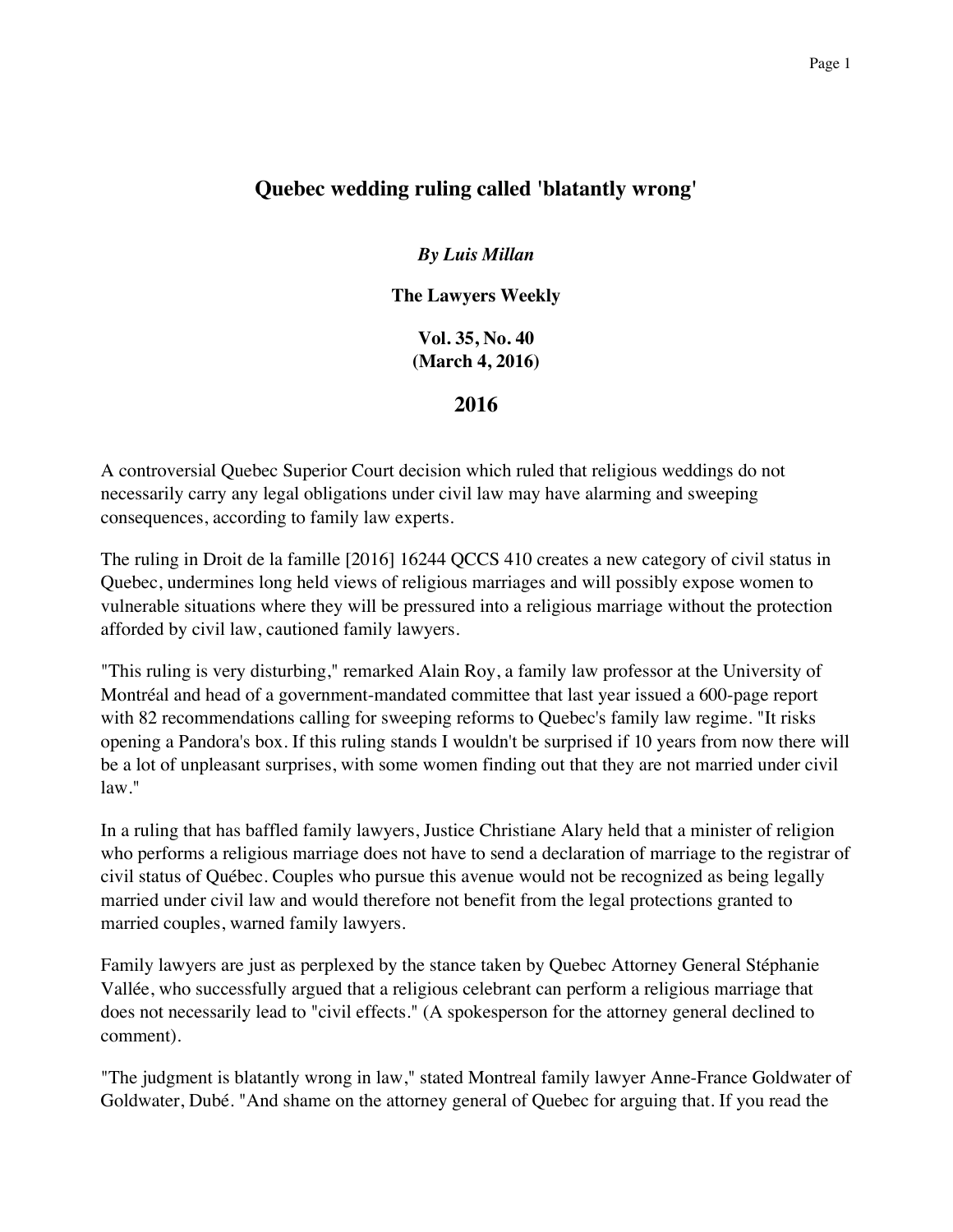sequence of articles from 365 to 375 of the Civil Code, a celebrant has no choice. Once he has performed the marriage he draws up a declaration of marriage and sends it without delay to the registrar of civil status."

In Quebec, a declaration of marriage or civil union is mandatory under the Civil Code, and it must be filed before the registrar of civil status, otherwise the marriage will not be recognized, points out Roy. Article 118 of the Civil Code stipulates that the declaration of marriage has to be made without delay to the registrar by the person who solemnized the marriage while article 366, among other things, authorizes ministers of religion to solemnize marriages. According to Roy, a minister of religion then is not only a "religious officer" who must solemnize a marriage that conforms to his faith's rites but also a "civil official" who has no choice but to forward "without delay" the declaration of marriage to the registrar.

"I admit that I do not understand her understanding of the Civil Code," said Roy. "Would it be acceptable for a notary who celebrates a marriage to not send the declaration of marriage to the registrar? Of course not. From the moment that a religious officer is conferred with a civil status to solemnize a marriage, he has no discretion but to send the declaration of marriage to the registrar."

According to Michel Tétrault, a lawyer and author of several books on Quebec family law, a religious marriage celebrated with a minister of religion who does not transmit the declaration of marriage to the registrar is not legally recognized as a marriage under Quebec law. "Marriage is an institution that the courts take very seriously and they strive to ensure that the rights and duties of spouses are fulfilled and respected," said Tétrault. "A marriage therefore must necessarily involve commitments compatible with public policy. It must lead to the creation of a matrimonial regime, whatever form it may take. When a religious union is celebrated but the registrar does not receive a declaration of marriage, it has no civil effect."

The case involves two accountants who married in a Catholic church. After 11 years of marriage, the man, a Baptist, asked for a divorce and then an annulment of their union. He argued that articles 118 and 366 of the Civil Code were unconstitutional and breached both the Canadian Charter of Rights and Freedoms and the Quebec Charter of Human Rights and Freedoms. He maintained that people who are not religious have a choice to live together, and are therefore able to establish between themselves financial and patrimonial agreements that suit their needs. He further argued that people of faith do not have that option because as soon as they are married religiously there are obligatory rules that dictate the sharing of matrimonial property.

His challenge was rejected, albeit erroneously, according to Université of Montréal constitutional law professor Stéphane Beaulac. But more importantly, Beaulac believes that the decision opens the door to uninformed consent. In Quebec, future spouses must be able to give free and enlightened consent before marrying. "The big concern is that it will open the door to situations where there will be uninformed consent and situations where a spouse -- usually women -- will face undue pressure to marry religiously without receiving the protection afforded by the civil law," said Beaulac, who